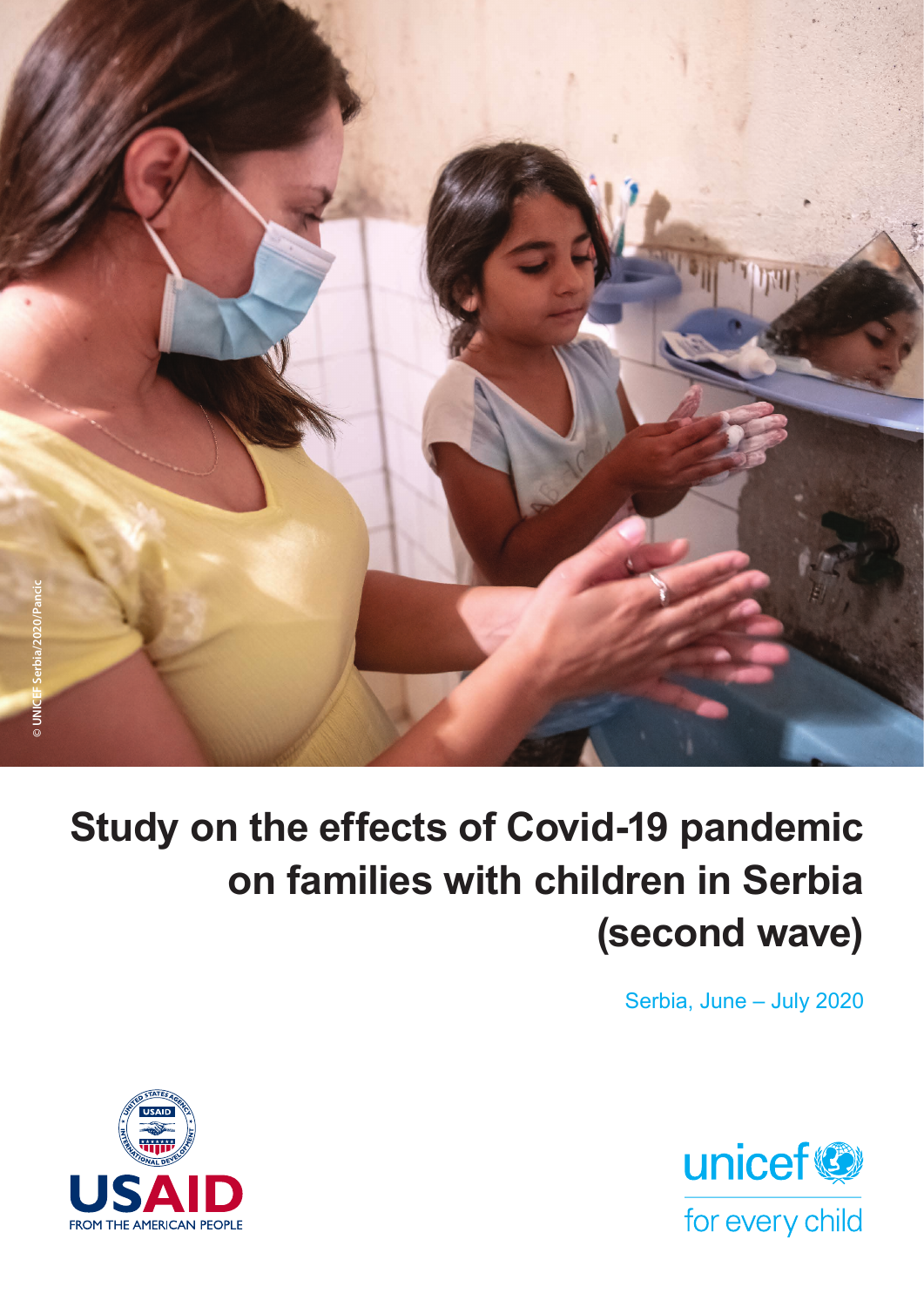# **Study on the effects of Covid-19 pandemic on families with children in Serbia (second wave)**

Serbia, June – July 2020

To monitor the socio-economic effects of the Covid-19 pandemic, UNICEF in Serbia is conducting a longitudinal study (at three points of time) with representatives of households with children aged 0 to 17 years in Serbia. This longitudinal study includes interviewing the same households at three different points in time. The first wave of this study was conducted in April 2020, the second in June and July, while the third will be conducted by the end of 2020. Here are the key findings and the comparison of the first and second waves of the study, the results of the second wave and a brief overview of methodology.

# **Socio-economic indicators**

The share of households with unchanged income relative to the period before the pandemic is reduced from 51% in April to 41% in July (meaning that 41% of households report no changes in income in both waves). As for the households that reported reduced income in the first wave, 8% of them reported about increased income in the past month, 44% detected no change, while 48% had reduced household income again, suggesting that, observing the total target population, one fifth of all households with children (23%) were faced with **reduced income** in April and additional reduction in July. A total of 32% of the target population were faced with a reduction of household income at some point during the epidemic (in the first or the second wave).

# **Figure 1: the influence of Covid-19 epidemic on household income – comparison of waves; data in percentages**

**Wave 1:** Does the Covid19 situation affect household income? / **Wave 2:** Has anything changed regarding income of the household in the past month?

**By what percentage is income reduced?**

**Base:** Total target population for both waves, N=1061 for both waves

**Base:** Households with reduced income, N=494 for the first wave, N=317 for the second wave (38% of target population for both waves)

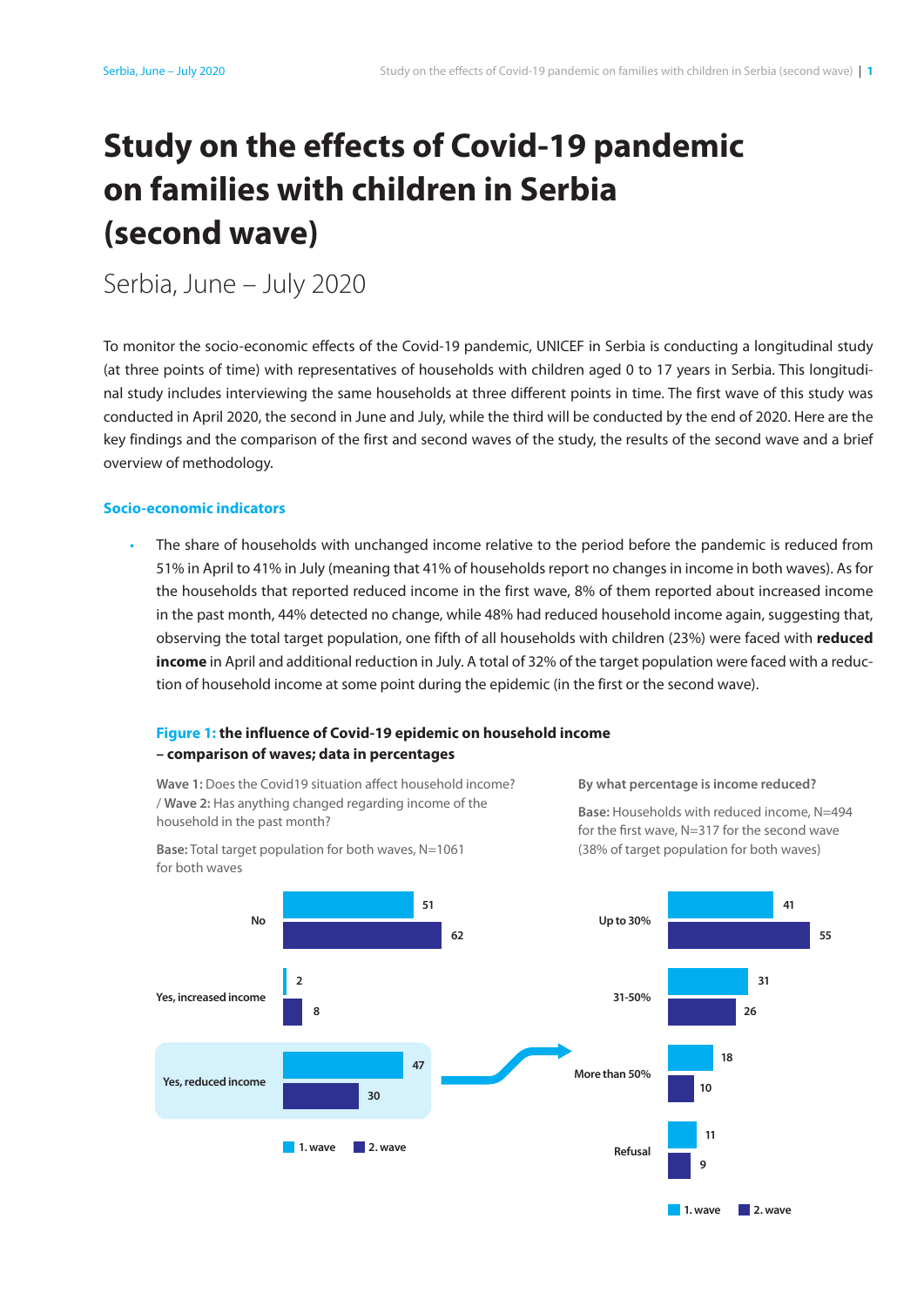- In general, mothers/guardians from the households that were faced with income that reduced by more than 10% applied various coping strategies: more than 50% spent their savings, 2% were forced to sell their assets, while 20% borrowed money. In 43% of cases, the borrowed sum was lower than the average monthly income, and in 13% it was higher.
- In addition, households with income that reduced by more than 10% still **employ savings measures.** In the second wave, the share of mothers/guardians who save on food has increased (an increase from 11% to 17%). They have continued to save on toys and on education costs.
- Planning of future **coping strategies** is also present. The strategy of looking for work for unemployed household members prevails in the second wave (35%), and mothers/guardians seem more willing to reduce the amount of time their children spend in front of a TV set/computer (increase from 21% to 27%).
- The second wave registers a lower share of households unable to **regularly settle loans/rent** (decrease from 54% in the first wave to 35% in the second), followed by a higher share of households claiming that they now find it easier to pay their loans or rent than before the pandemic (increase from 2% to 7%). If we focus on the households that reported having such difficulties in the first wave (N=78), 44% (N=34) claim that they still face similar difficulties, for approximately one quarter (27%, N=21) the situation regarding this issue has restored itself to the same as before the epidemic, while 6% (N=5) describe the situation as better and these costs as settled more easily than before the epidemic. The rest went through a change of dwelling ownership status, so they had no loan or rent to pay anymore.
- However, **unplanned costs** are still an issue three out of ten households had some unplanned costs in the past month. As in the first wave, similar shares of households had costs of up to 10%, between 11% and 25%, and more than 25% of their total monthly budget. The source of these costs is somewhat different now. Food and hygiene products, which were dominant sources of unplanned costs in the first wave, are less relevant now, while home repairs, buying furniture and home appliances and other costs, have grown in importance. Households located in South and East Serbia are more likely than others to mention food as an unplanned cost, but less frequently than in the first study wave.
- As for **material deprivation**, the second wave registers an unchanged share of households that can't afford a meal with meat, chicken, fish or vegetarian equivalent once in two days (9%), while an increase is registered in the shares of households that can afford unexpected costs of 13 900 RSD (increase from 49% to 58%), and households able to pay their costs on time (increase from 71% to 76%).
- After the state of emergency was lifted, the share of **mothers/guardians whose employment status changed**  reduced (12%, relative to 33% who mentioned this during the state of emergency). About 3% were laid off and 2% were employed. In addition, 77% of mothers/guardians stated that their personal income didn't change after the state of emergency, while the share of those whose income increased grew (increase from 1% to 5%). If we focus on mothers/guardians who reported having reduced income in the second wave (19% of the population), besides their share being smaller than in the first wave, we see that the extent of this reduction is also different, so the second wave detects a bigger share of those whose income was reduced by under 30% (increase from 36% to 53%). As for mothers/guardians who reported about income reduction being a consequence of Covid-19 epidemic in the first wave (N=279), in the second wave more than half of them stated that their income hadn't changed for a month (54%), 7% stated that their income had increased, while 39% that it had reduced. Observed on the total population, one quarter of mothers/guardians were faced with income reduction at some point during the pandemic (in the first or the second study wave), while 10% reported having their income reduced in both waves.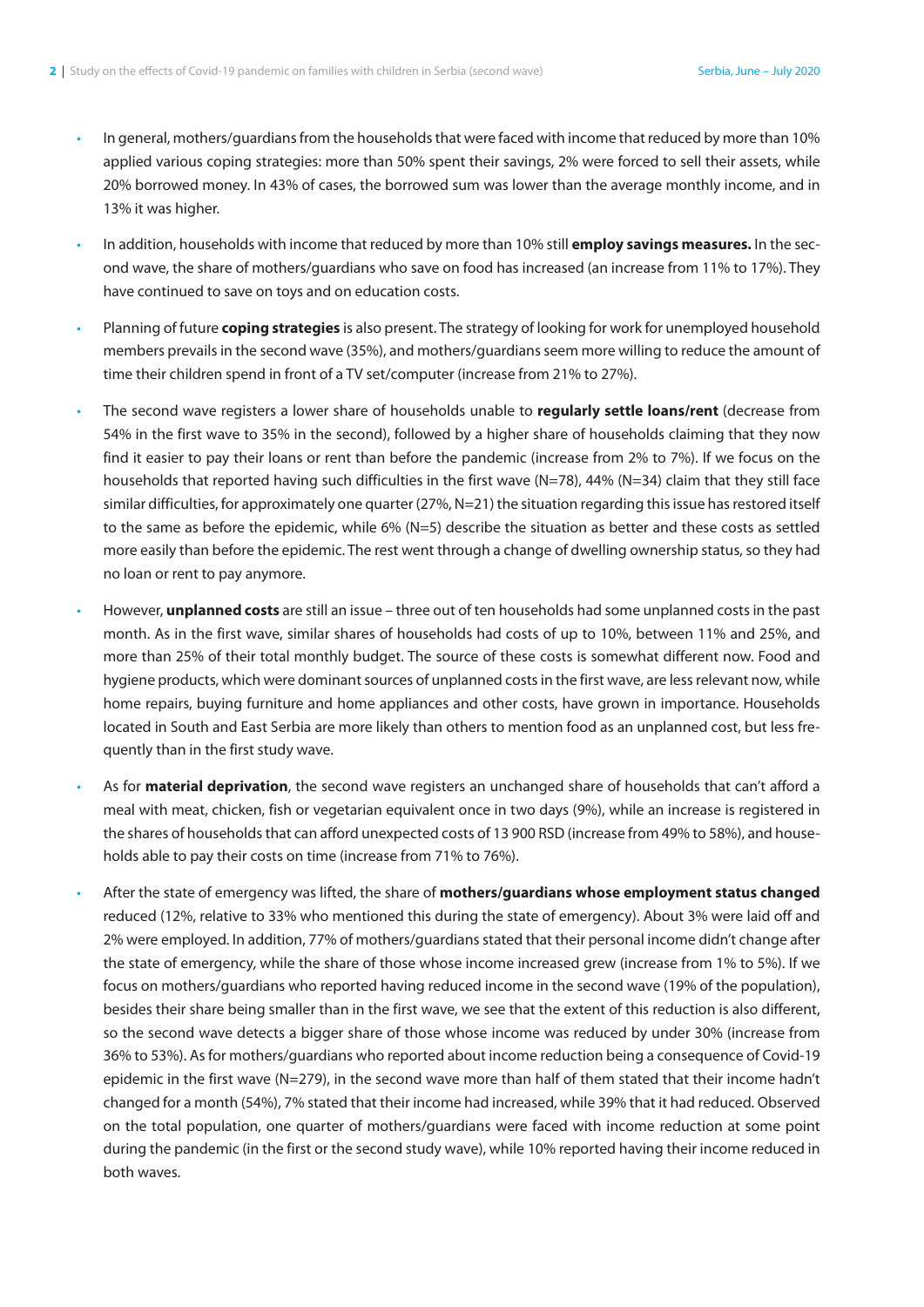#### **Parenting, family life and mental health**

- After the lifting of the state of emergency, the time that family members spend together decreased, but about one quarter still mention greater engagement with the family than before the epidemic.
- As for the experience of parenting, a substantially smaller share of mothers/guardians reported about their role being more difficult (decrease from 37% to 17%) than before the state of emergency.
- For mothers/guardians, the family was the most common source of support in raising children after the state of emergency (69%), then friends (19%), and one in four mothers/guardians had no support (26%).
- Health and socialization are still the major concerns of mothers/guardians about their children, followed by education and mental health. Socialization seems to be quite a concern in urban areas in particular. Concern about the child's education is more or less at the same level as during the state of emergency. However, although anxiety is generally weaker than in the first wave, mothers/guardians are more likely to be worried about economic aspects of life.
- Concern about the Covid-19 epidemic has grown in the second wave (increase from 27% to 37% of those who are very concerned). As for mental health of mothers/guardians, the second wave registers a mild decrease of the share of those who feel mentally worse over the past two weeks, while the share of those who feel physically better grew mildly. Five percent of them stated that they had needed psychological counselling in the past month, and half of them didn't get this kind of support, mainly because they didn't know who to address. **51 No. 30% No. 30% 10% 10% 10% 10% 10% 10% 10% 10%**

# **The effects of the Covid-19 epidemic on children 0 to 17 years of age**

• **Compared with the first wave, the second wave registers somewhat easier access to healthcare services**. **2** A larger portion of children needed healthcare (24% in the first wave, 36% in the second) and a bigger share of **8 26** them could access these services (increase from 67% to 86%). Similar to the first wave, the service that was most often lacking was specialist care, while the main reason for the unavailability of healthcare services was that **47 18** healthcare centres provided no such services. **30 Yes, increased income Reduced Figures 31 31-50% More than 50%**

# **Figure 2: Children's access to healthcare services during Covid-19 epidemic – comparison of waves; data in percentages 1. wave 2. wave**

Was the child able to access all necessary health services during Covid-19 epidemic during the past month?/ Was the child able to access all necessary health services during the past month? **1. wave 2. wave**



**Base:** total target population of children in both waves, N=1862 for both waves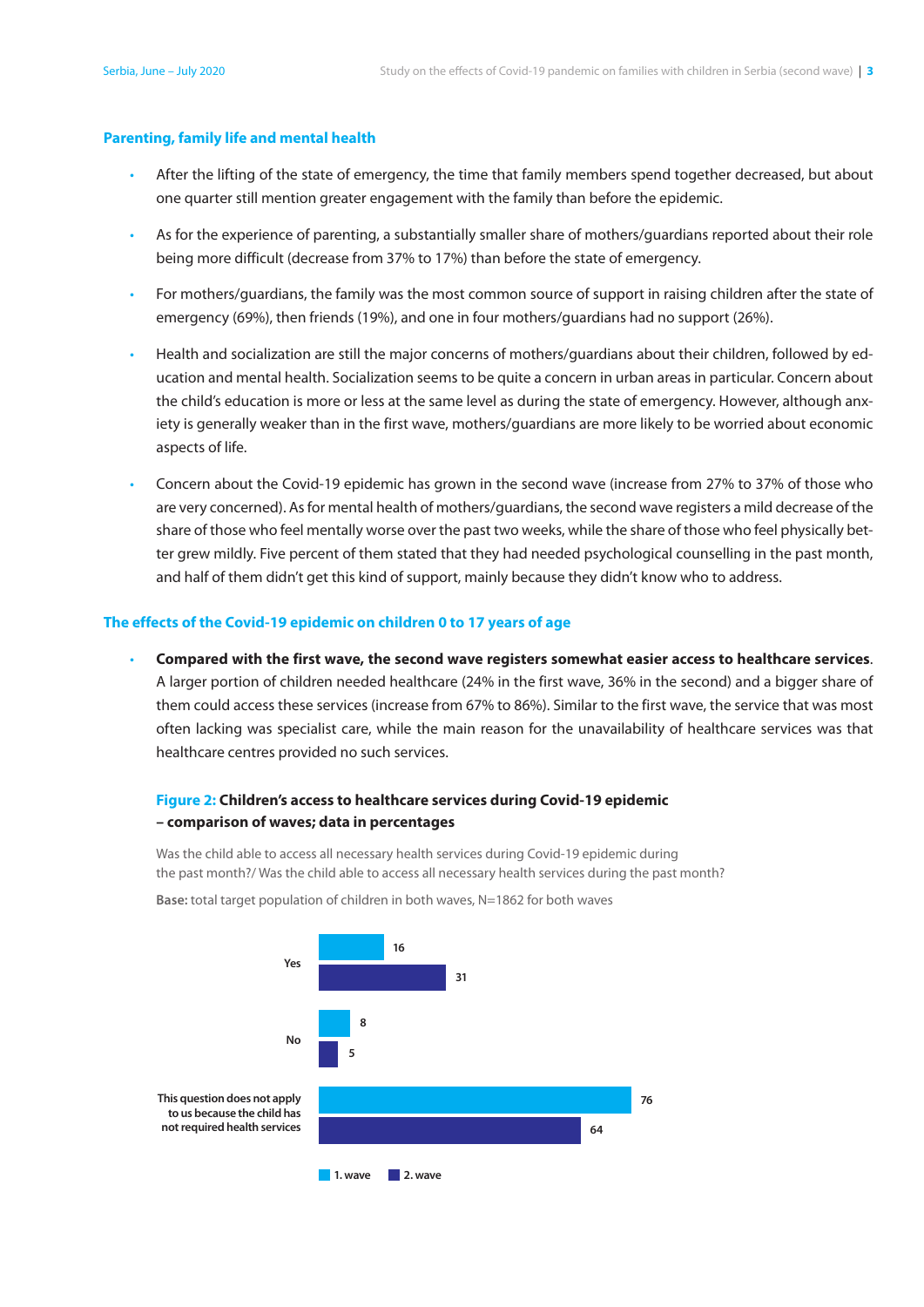• On the other hand, as for **social protection services**, lifting of the state of emergency seems not to have had **Yes** extensive positive effects on access to these services. Namely, 23% of children needed social protection during **31** the state of emergency, and one in five managed to get it. Almost four fifths of children who were unable to get the needed social protection during the state of emergency, also couldn't get it after it was lifted. 1% of children **8** needed new social protection services during the epidemic. **5 No**

#### **Figure 3: Children's access to social services; data in percentages to us because the child has**

Has your child been able to access all the necessary social welfare services during Covid 19 epidemic?

Was the child able to access all necessary social welfare services unavailable during the state of emergency when it ended?

**Base:** Total target population of children for both waves; N=1862



- Approximately one in five children who receive some kind of **financial assistance from local institutions** had this assistance interrupted during the state of emergency. It is encouraging that payment was continued after the state of emergency had been lifted.
- Almost all children aged 7 to 17 years took part in **distance learning**. After the state of emergency was lifted, 37% of children under 6 years of age returned to **kindergarten/nursery/preschool institutions**, while the majority didn't (63%), particularly in Vojvodina, and the most frequently specified reasons for not returning to kindergarten/nursery/preschool were that there was no need for it because a household member could watch over the child (32%), and because of fear of the virus (29%).
- One third of mothers/guardians assess **children's mental state** as better after lifting the state of emergency, two thirds see it as unchanged, while 4% believe that their children's mental status is worse than it used to be. Parents claim that they witnessed their children being nervous and irritable (30%) in the past month, having difficulties concentrating (23%), feeling lonely (18%) and restless and anxious (17%).

# **The effects of Covid-19 epidemic on children under 6 years of age**

- During the state of emergency, 43% of children under 6 years of age needed **healthcare services**, and somewhat less than two thirds of these children were able to obtain them (63%). As for the children to whom healthcare services were unavailable, 42% of them didn't get these services even after the state of emergency had been lifted.
- As for the **possibility of accessing healthcare services over the past month** in both waves, **positive changes were detected after the lifting of the state of emergency** – a considerably bigger share of children under 6 years of age managed to access the needed healthcare services. A bigger share of children who needed health-

**Base:** Children who did not have access to social services; N=82 (4% total target population of children for second waves)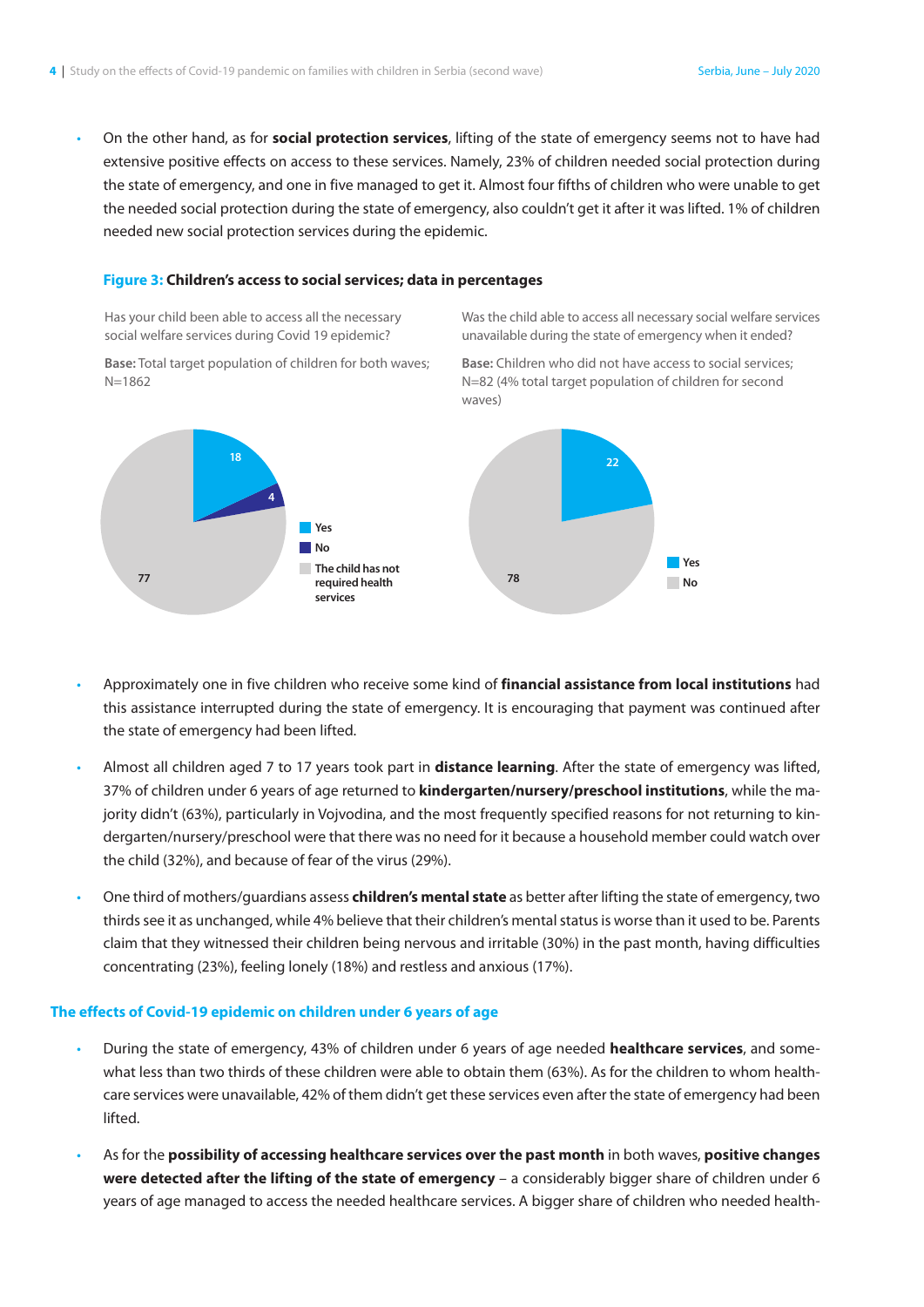care services was also registered. A portion of children who needed these services over the past month, didn't manage to get them (one in six children who needed some service). Services that lacked in this age group most in the past month were specialist care, paediatric medical treatment and immunization, and the most common reason for unavailability in this wave again was that healthcare centres didn't provide the needed services.

- During the state of emergency, **social protection services** were needed by 26% of children aged under 6 years: 81% obtained the needed service, while 19% didn't. In addition, the majority of those who didn't get the service during the state of emergency, didn't get it after it had been lifted either (85%).
- Although mothers usually **watched over children** during the day after the state of emergency as well, their share is smaller in this wave (from 80% to 71%), while **the share of those who stated that children were with their grandparents grew** (from 9% to 16%). As for playing, reading and other activities with children under 6 years of age, findings suggest that mothers/guardians generally spent less time with children in these activities after the state of emergency had been lifted.

# **The effects of Covid-19 epidemic on children aged 7 to 12 years**

- Children of this age accessed **the needed healthcare services** more easily after than during the state of emergency, so the portion of those who were able to get the services was doubled (increase from 33% to 97% of children who needed healthcare services), but also the need for healthcare services grew in general. In the second wave, the need for specialist care grew considerably, while other types of examinations lost relevance. About half of children (45%) of this age who couldn't access healthcare services during the state of emergency, couldn't do it after the state of emergency had been lifted either.
- **Social protection services** were needed and successfully rendered to 14% of children of this age. As for 3% of children who didn't manage to get these services during the state of emergency, two thirds of them didn't manage this after it had been lifted either. In the meantime, 1% of children needed new social protection services.
- Almost all children of this age participated in **distance learning**, and three fourths of children had no problems with doing their homework or managing tasks, one fifth of children were faced with problems occasionally, while approximately 3% of children of this age didn't manage to do their school tasks.
- **Most common problems during distance learning** were children's mood and the conditions for learning at home, while technical issues were mentioned less. In addition, one fifth of children of this age had problems with using different platforms for learning.
- More than 90% of children **were helped by their parents during distance learning often or occasionally**. The majority of parents are satisfied with the way teaching was organized, while about 16% are dissatisfied or very dissatisfied. Schools mainly enabled direct communication with teachers, and also provided advice and materials that facilitated distance learning.
- According to parents, children of this age were more likely to be faced with difficulties regarding their **mental wellbeing** than younger children. They mainly had difficulties concentrating (31%), then with nervousness and irritability (29%), while about one fifth were restless (19%) and lonely (22%).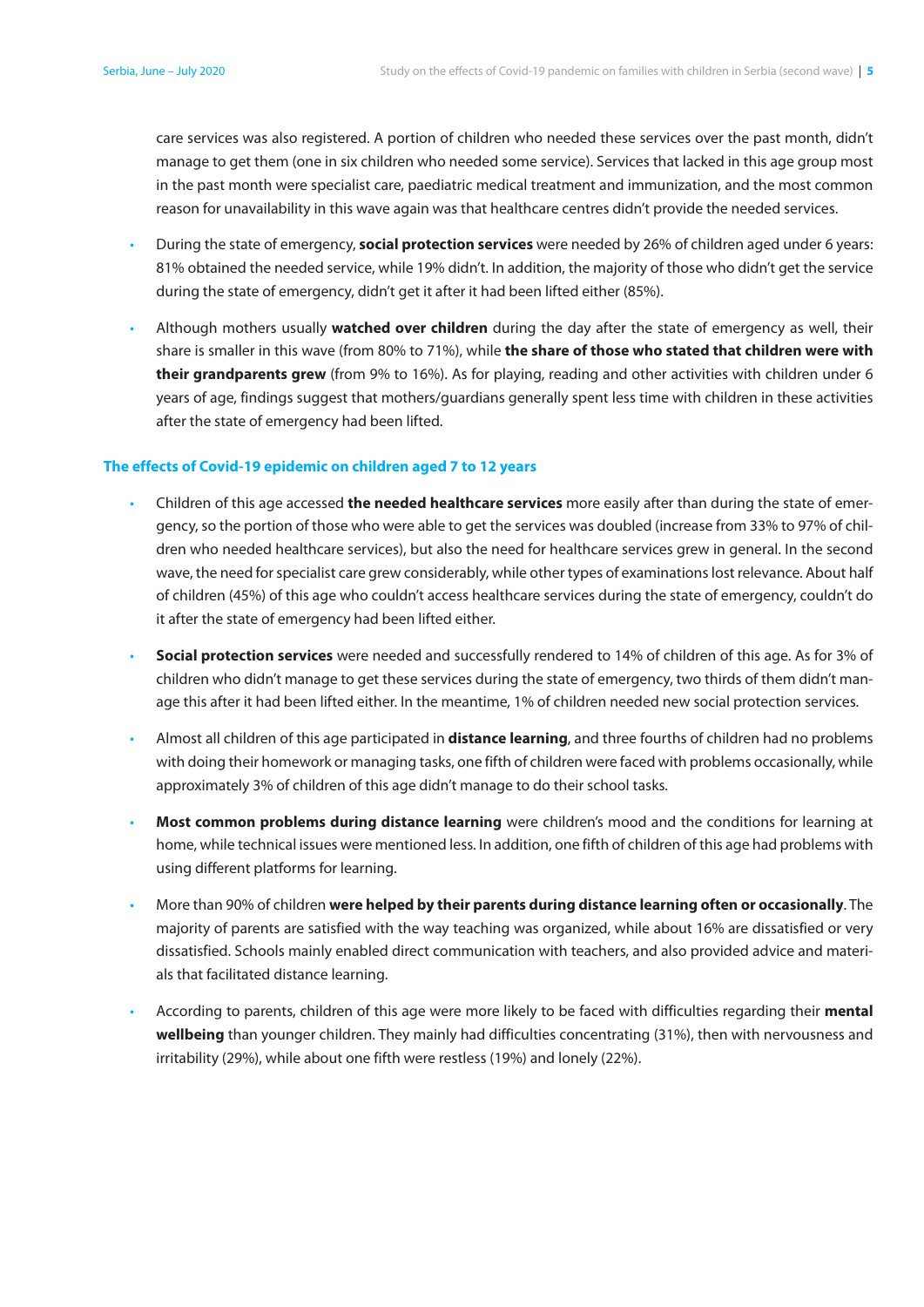#### **The effects of Covid-19 epidemic on children aged 13 to 17 years**

- Children in this age group could also access the needed **healthcare services** more easily after than during the state of emergency, but the study also registered a general increase in the need for healthcare services. Only specialist care was missing in this period, usually because it was not provided by healthcare centres.
- About one fifth of children of this age needed and managed to get **social protection services**. However, as for 6% of children who had no access to these services, a large majority couldn't get them after the state of emergency had been lifted either. The need for new social protection services appeared among 2% of children of this age.
- Almost all (99%) children were covered by **distance learning**, and more than three fourths of children managed to perform their tasks without difficulties, one fifth of children of this age had difficulties occasionally, while about 4% could not do their school tasks.
- Technical issues, children's bad mood, mismatch of teachers and no work atmosphere at home were the major **barriers in the process of distance learning**. In addition, one fifth of children had problems because of different learning platforms.
- About half of children of this age were **independent in distance learning**, without continuous parents' assistance, while almost half needed help occasionally or frequently. The majority of parents are satisfied with the organization of distance learning, while about 13% are dissatisfied or very dissatisfied. Schools and parents mainly communicated directly and schools provided materials that facilitated distance learning.
- Mothers/guardians of children aged 13 to 17 years stated that children were mainly nervous and irritable (33%) over the past month, some having difficulties concentrating (25%), while about one fifth had **difficulties** with restlessness and anxiety (19%), and the feeling of loneliness (19%).

# **BASIC INFORMATION ABOUT THE METHODOLOGY AND SAMPLE**

This longitudinal study on representatives of households with children in Serbia is conducted by UNICEF with the aim of monitoring the socio-economic effects of the Covid-19 pandemic. Each household provided data for at least one child aged 0-6, 7-12 and 13-17 years. The survey carried out by Ipsos Strategic Marketing was responded to by mothers or guardians of children aged 0 to 17 years, and they referred to the household, mothers/guardians and their children. A one-stage stratified random sample was used in the study. Stratification was based on four statistical regions (NUTS2 division of the Republic of Serbia without Kosovo and Metohija), type of settlement and household structure depending on the children's age. The realized sample adequately represents the population of households with children under 17 years of age and populations of children in Serbia through the majority of indicators that were compared with administrative and other data. Discrepancies have been registered on household monthly incomes – mildly underestimating of the number of households with monthly income under 300 euros, which should be taken into consideration when interpreting the results. The first study wave in April covered 1,822 households with 3,149 children. Data for the second wave were collected between June 29 and July 9, 2020. The same households were contacted in the second wave and respondents were the same, answering for the same children. The response rate was 58% compared with the first wave – 1,061 households were interviewed and data were collected for 1,862 children.